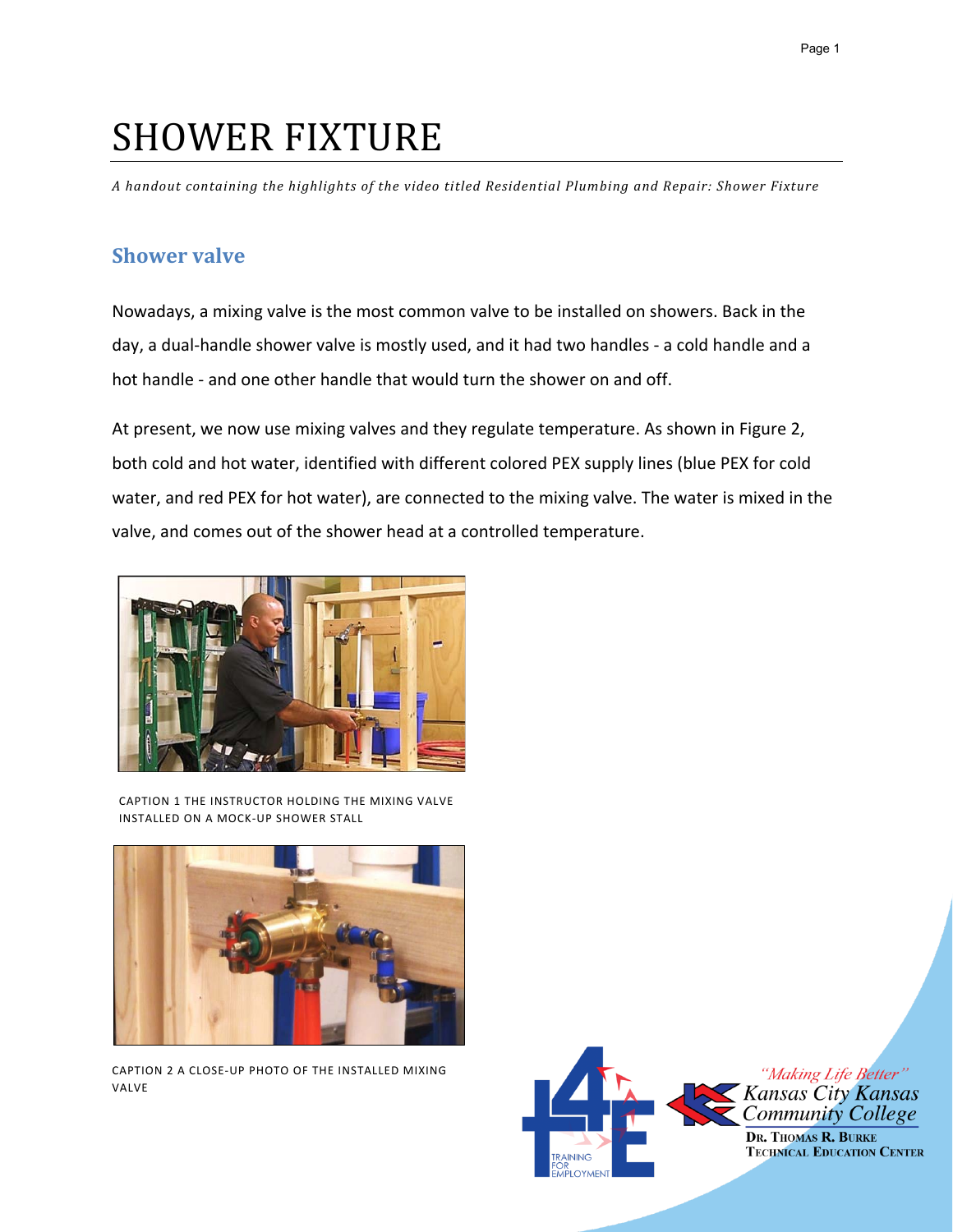# **Shower valve repair**

It is very easy to disassemble the shower valve by taking the housing off with a wrench and then easily removing the shower valve by hand.

There is a lining gasket on the back side and an O-ring on the side of the mixing valve, as shown in Figure 5. If one of these are damaged in any way, it would leak or allow water to continue to drip or flow to the shower head.

To fix a dripping shower head, take the housing off and pull the shower stem out. If the lining gasket and/or the O-ring have been damaged, replace it with a new one and then reassemble the housing back to the mixing valve.



CAPTION 3THE INSTRUCTOR REMOVING THE HOUSING FROM THE MIXING VALVE



CAPTION 4 A CLOSE-UP PHOTO OF THE STEM VALVE UNDERNEATH THE HOUSING OF THE MIXING VALVE